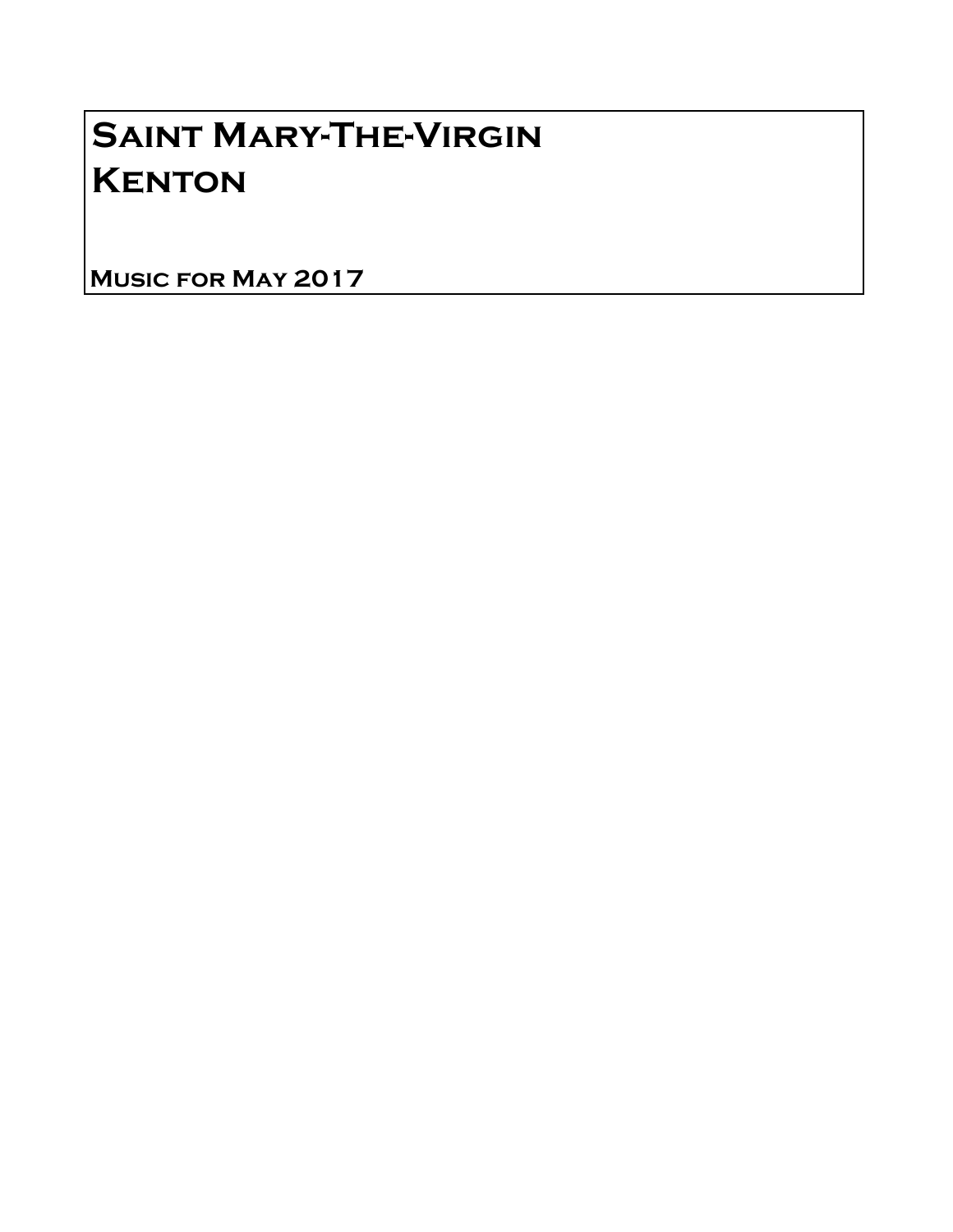| 7th May                                                                                  | <b>Easter IV</b>              |                                                                                                                  |
|------------------------------------------------------------------------------------------|-------------------------------|------------------------------------------------------------------------------------------------------------------|
| Introit<br><b>Responsorial Psalm</b><br>Gradual<br>Offertory<br>Communion<br>Recessional | <b>CH22</b><br>Page           | All people that on earth do dwell<br>First setting                                                               |
|                                                                                          | CH556<br><b>CH40</b><br>CH699 | O thou who at thy Eucharist didst pray<br>Amazing grace<br>The King of Love                                      |
|                                                                                          | Setting                       | <b>St Ralph Sherwin Mass</b>                                                                                     |
|                                                                                          | At communion                  | Lead me, Lord                                                                                                    |
|                                                                                          |                               |                                                                                                                  |
| 14th May                                                                                 | <b>Easter V</b>               |                                                                                                                  |
| Introit<br><b>Responsorial Psalm</b>                                                     | 477 (t408)<br>Page            | Ye that know the Lord is gracious<br>First setting                                                               |
| Gradual<br>Offertory<br>Communion<br>Recessional                                         | 103 (t271)<br>282<br>463 (ii) | Alleluia! Alleluia! hearts to heaven and voices raise<br><b>Faithful shepherd</b><br>Thine for ever! God of love |
|                                                                                          | Setting                       | <b>Martin Shaw</b>                                                                                               |